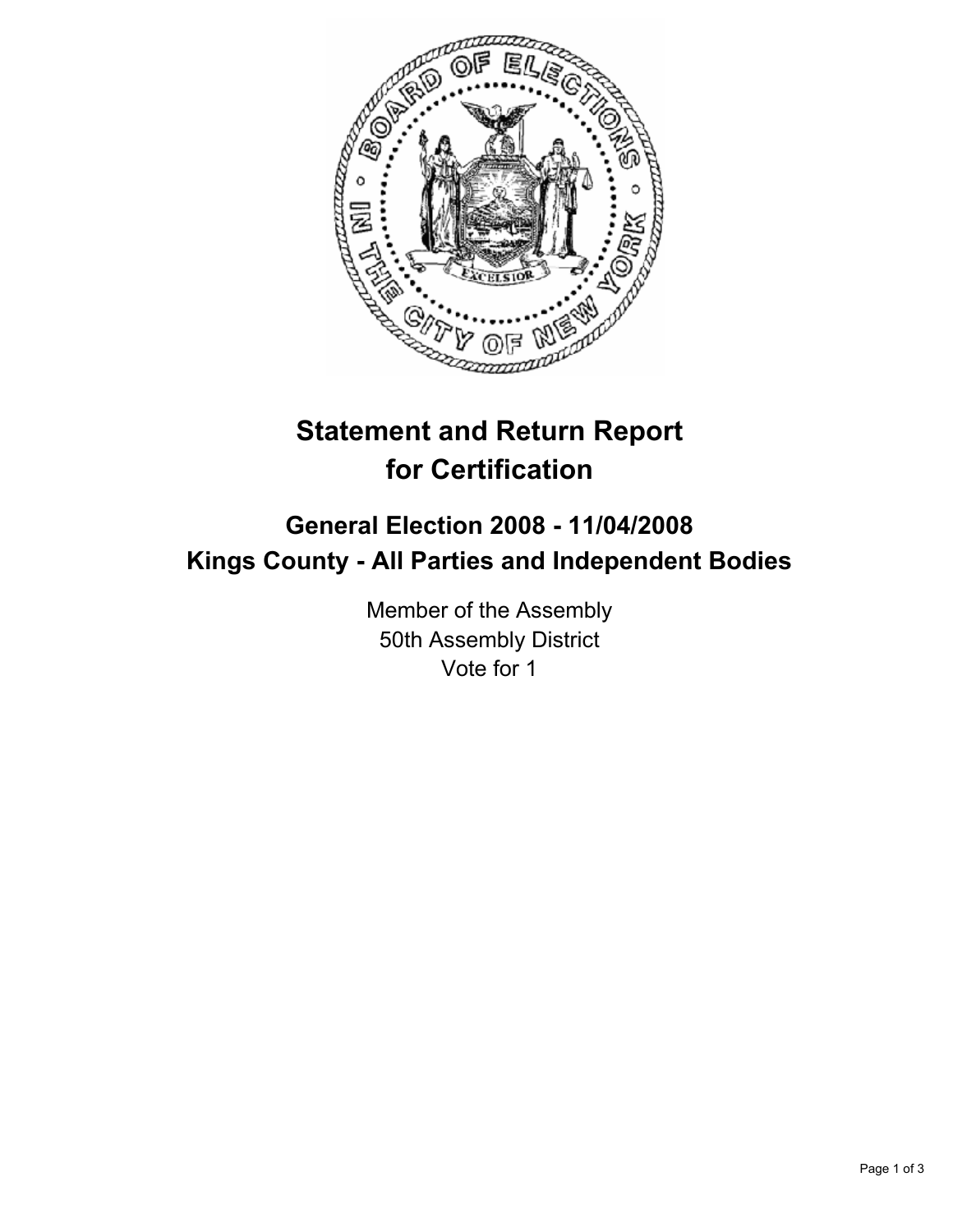

## **Assembly District 50**

| PUBLIC COUNTER               | 33,637 |
|------------------------------|--------|
| <b>EMERGENCY</b>             | 639    |
| ABSENTEE/MILITARY            | 994    |
| AFFIDAVIT                    | 1,692  |
| <b>Total Ballots</b>         | 37,192 |
| JOSEPH R LENTOL (DEMOCRATIC) | 24,538 |
| TERESA PUCCIO (REPUBLICAN)   | 2,490  |
| TERESA PUCCIO (CONSERVATIVE) | 252    |
| <b>Total Votes</b>           | 27,280 |
| Unrecorded                   | 9.912  |
|                              |        |